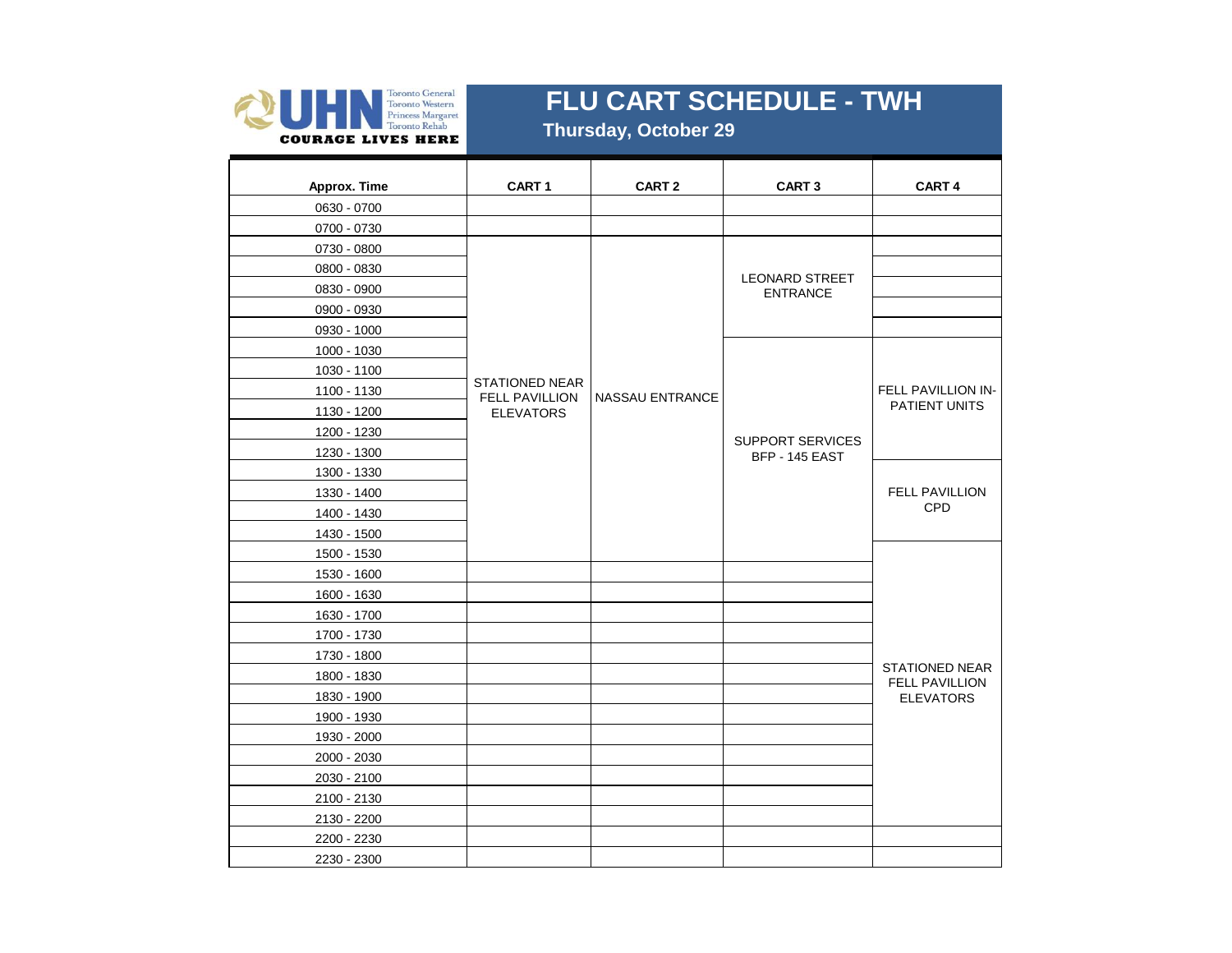

 **Friday, October 30**

| Approx. Time | CART <sub>1</sub>                              | CART <sub>2</sub>                        | <b>CART 3</b>                                     | <b>CART 4</b>             |
|--------------|------------------------------------------------|------------------------------------------|---------------------------------------------------|---------------------------|
| 0630 - 0700  |                                                |                                          |                                                   |                           |
| 0700 - 0730  |                                                |                                          |                                                   |                           |
| 0730 - 0800  |                                                |                                          |                                                   |                           |
| 0800 - 0830  |                                                |                                          | NASSAU ENTRANCE                                   |                           |
| 0830 - 0900  |                                                |                                          |                                                   |                           |
| 0900 - 0930  |                                                |                                          |                                                   |                           |
| 0930 - 1000  |                                                |                                          |                                                   |                           |
| 1000 - 1030  |                                                |                                          |                                                   |                           |
| 1030 - 1100  |                                                |                                          |                                                   |                           |
| 1100 - 1130  | <b>STATIONED NEAR</b><br><b>FELL PAVILLION</b> |                                          |                                                   |                           |
| 1130 - 1200  | <b>ELEVATORS</b>                               |                                          | <b>KREMBIL DISCOVERY</b>                          |                           |
| 1200 - 1230  |                                                |                                          | TOWER FLOORS 3 - 9                                |                           |
| 1230 - 1300  |                                                |                                          |                                                   |                           |
| 1300 - 1330  |                                                | <b>LEONARD STREET</b><br><b>ENTRANCE</b> |                                                   |                           |
| 1330 - 1400  |                                                |                                          |                                                   |                           |
| 1400 - 1430  |                                                |                                          |                                                   |                           |
| 1430 - 1500  |                                                |                                          |                                                   |                           |
| 1500 - 1530  |                                                |                                          |                                                   |                           |
| 1530 - 1600  |                                                | <b>NASSAU ENTRANCE</b>                   |                                                   | <b>FELL PAVILLION IN-</b> |
| 1600 - 1630  |                                                |                                          |                                                   | <b>PATIENT UNITS</b>      |
| 1630 - 1700  |                                                |                                          |                                                   |                           |
| 1700 - 1730  |                                                |                                          | <b>STATIONED NEAR FELL</b><br>PAVILLION ELEVATORS |                           |
| 1730 - 1800  |                                                |                                          |                                                   |                           |
| 1800 - 1830  |                                                |                                          |                                                   |                           |
| 1830 - 1900  |                                                | <b>LEONARD STREET</b><br><b>ENTRANCE</b> |                                                   |                           |
| 1900 - 1930  |                                                |                                          |                                                   |                           |
| 1930 - 2000  |                                                |                                          |                                                   |                           |
| 2000 - 2030  |                                                |                                          |                                                   |                           |
| 2030 - 2100  |                                                |                                          |                                                   |                           |
| 2100 - 2130  |                                                |                                          |                                                   |                           |
| 2130 - 2200  |                                                |                                          |                                                   |                           |
| 2200 - 2230  |                                                |                                          |                                                   |                           |
| 2230 - 2300  |                                                |                                          |                                                   |                           |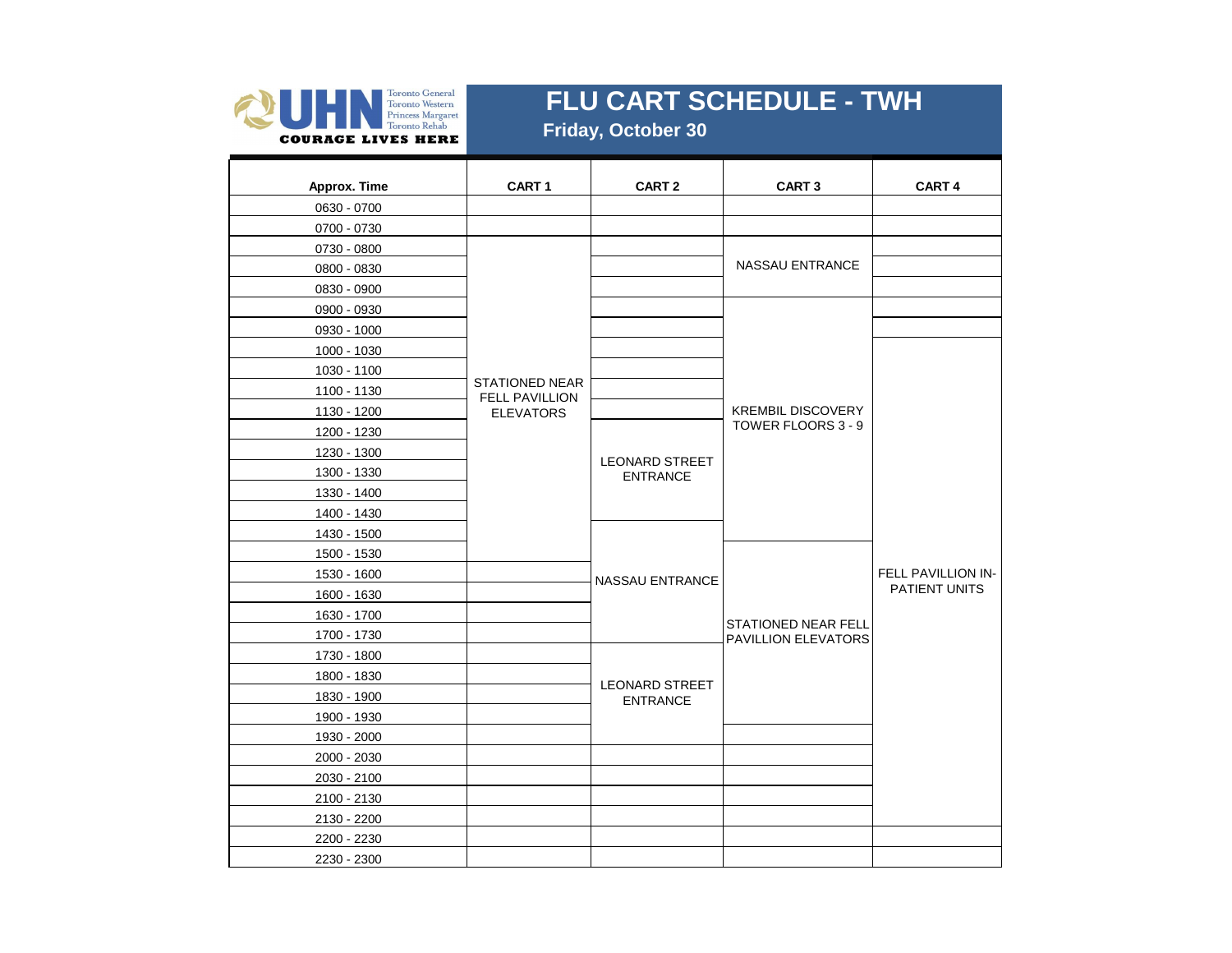

 **Saturday, October 31**

| <b>Approx. Time</b> | <b>CART1</b>                            |
|---------------------|-----------------------------------------|
| 1100 - 1400         | ROAMING - FELL PAVILION INPATIENT UNITS |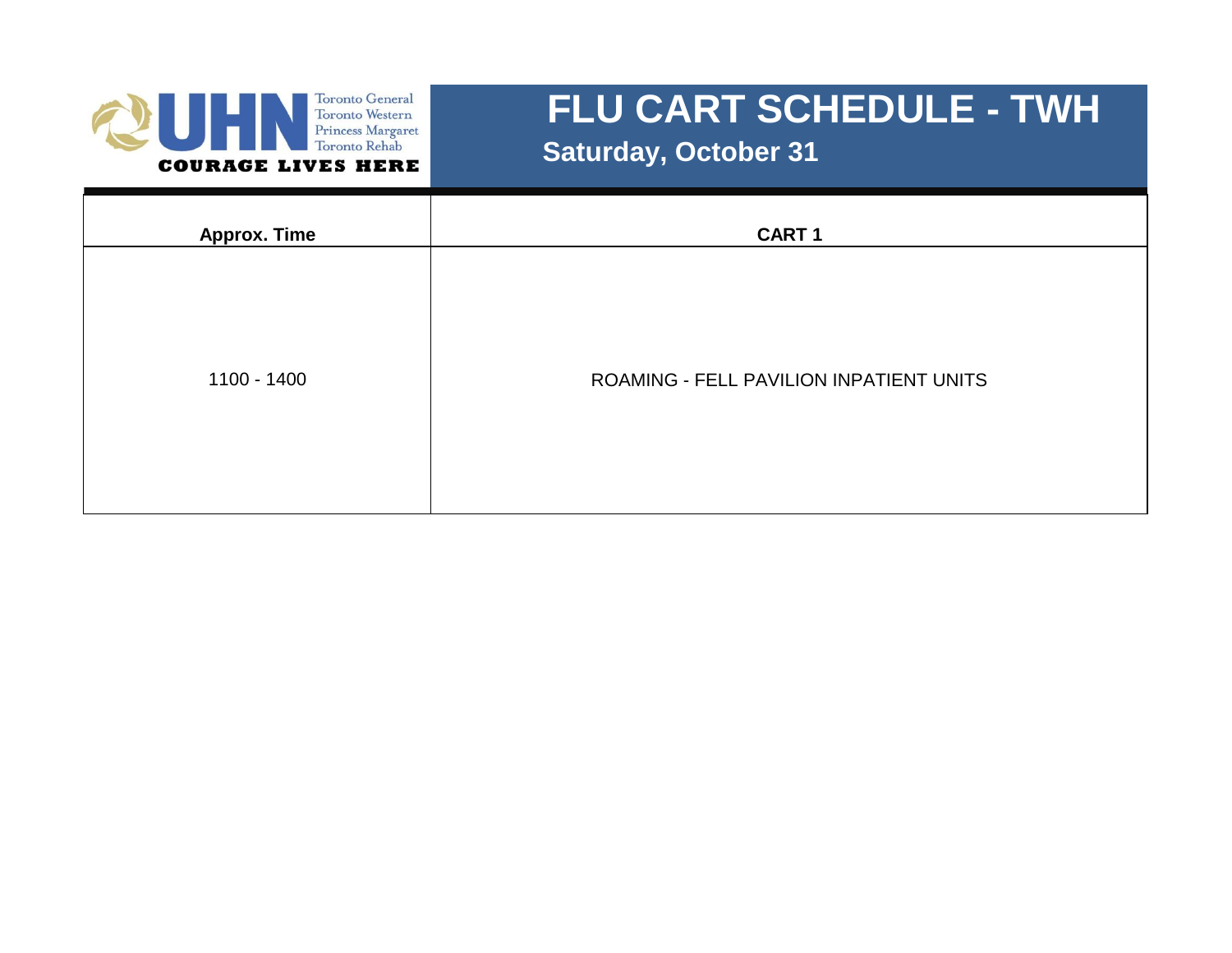

 **Monday, November 2**

| Approx. Time | <b>CART1</b>        | <b>CART 2</b>       | <b>CART 3</b>                                            |
|--------------|---------------------|---------------------|----------------------------------------------------------|
| 0630 - 0700  |                     |                     |                                                          |
| 0700 - 0730  |                     |                     |                                                          |
| 0730 - 0800  |                     |                     |                                                          |
| 0800 - 0830  |                     |                     |                                                          |
| 0830 - 0900  |                     |                     |                                                          |
| 0900 - 0930  |                     |                     |                                                          |
| 0930 - 1000  |                     |                     |                                                          |
| 1000 - 1030  |                     |                     |                                                          |
| 1030 - 1100  |                     |                     |                                                          |
| 1100 - 1130  |                     | STATIONED AT NASSAU |                                                          |
| 1130 - 1200  |                     | <b>ENTRANCE</b>     | <b>ROAMING - WEST WING</b><br><b>MAIN PAVILLION EAST</b> |
| 1200 - 1230  |                     |                     | <b>WING</b>                                              |
| 1230 - 1300  |                     |                     |                                                          |
| 1300 - 1330  | STATIONED NEAR FELL |                     |                                                          |
| 1330 - 1400  | PAVILLION ELEVATORS |                     |                                                          |
| 1400 - 1430  |                     |                     |                                                          |
| 1430 - 1500  |                     |                     |                                                          |
| 1500 - 1530  |                     |                     |                                                          |
| 1530 - 1600  |                     |                     |                                                          |
| 1600 - 1630  |                     |                     |                                                          |
| 1630 - 1700  |                     |                     |                                                          |
| 1700 - 1730  |                     |                     |                                                          |
| 1730 - 1800  |                     |                     | STATIONED AT NASSAU                                      |
| 1800 - 1830  |                     |                     | <b>ENTRANCE</b>                                          |
| 1830 - 1900  |                     |                     |                                                          |
| 1900 - 1930  |                     |                     |                                                          |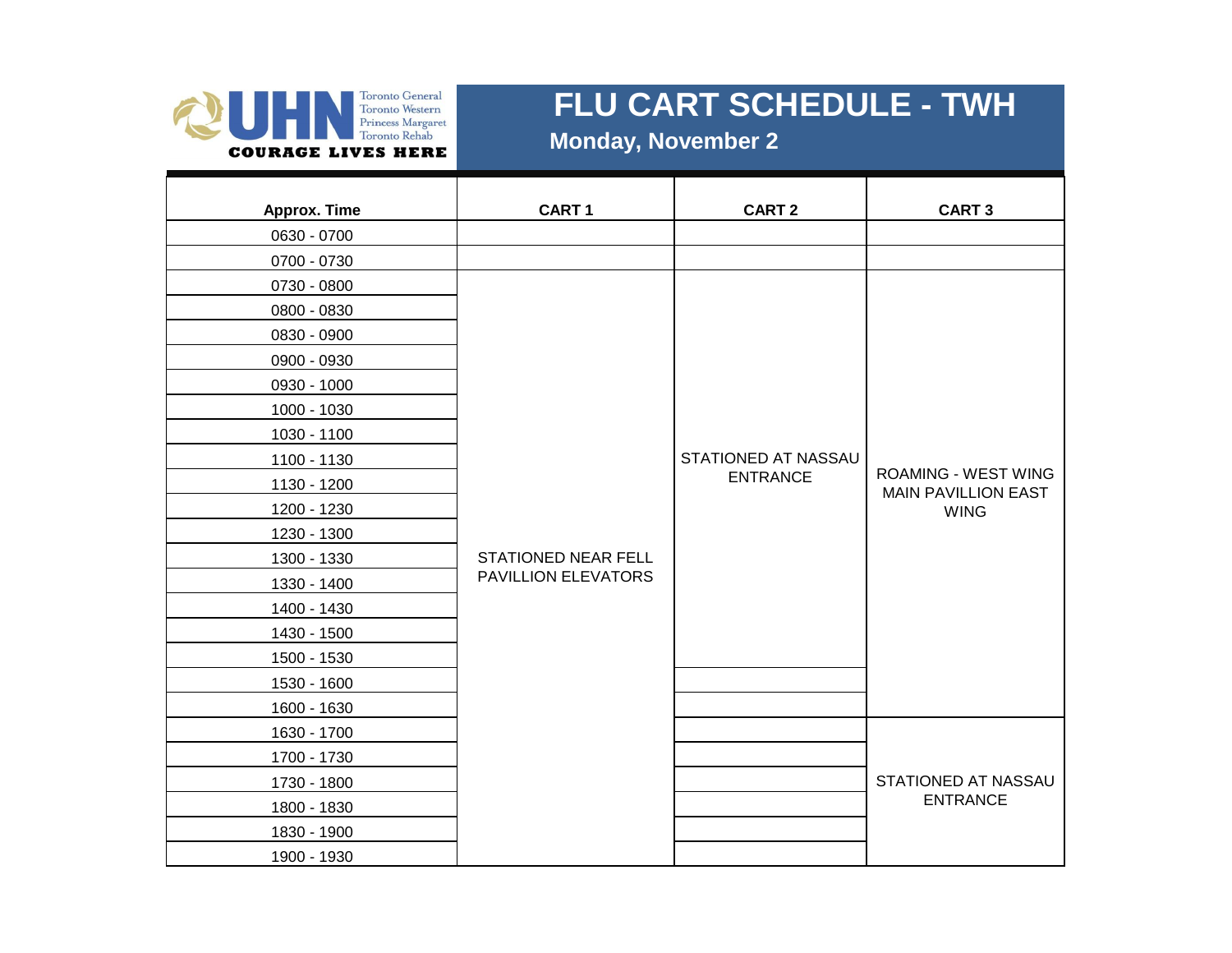

#### **Tuesday, November 3**

| Approx. Time | CART <sub>1</sub>                              | CART <sub>2</sub>      | <b>CART3</b>                                 | CART 4                                         |
|--------------|------------------------------------------------|------------------------|----------------------------------------------|------------------------------------------------|
| 0630 - 0700  |                                                |                        |                                              |                                                |
| 0700 - 0730  |                                                |                        |                                              |                                                |
| 0730 - 0800  |                                                |                        |                                              |                                                |
| 0800 - 0830  |                                                |                        |                                              |                                                |
| 0830 - 0900  |                                                |                        |                                              |                                                |
| 0900 - 0930  |                                                |                        |                                              |                                                |
| 0930 - 1000  |                                                |                        |                                              |                                                |
| 1000 - 1030  |                                                |                        |                                              |                                                |
| 1030 - 1100  |                                                |                        |                                              |                                                |
| 1100 - 1130  | <b>STATIONED NEAR</b><br><b>FELL PAVILLION</b> | <b>STATIONED AT</b>    | <b>ROAMING - WEST</b><br>WING MAIN PAVILLION |                                                |
| 1130 - 1200  | <b>ELEVATORS</b>                               | <b>NASSAU ENTRANCE</b> | <b>EAST WING</b>                             |                                                |
| 1200 - 1230  |                                                |                        |                                              |                                                |
| 1230 - 1300  |                                                |                        |                                              |                                                |
| 1300 - 1330  |                                                |                        |                                              | <b>ROAMING - FELL</b><br><b>PAVILLION</b>      |
| 1330 - 1400  |                                                |                        |                                              | <b>INPATIENT UNITS</b>                         |
| 1400 - 1430  |                                                |                        |                                              |                                                |
| 1430 - 1500  |                                                |                        |                                              |                                                |
| 1500 - 1530  |                                                |                        |                                              |                                                |
| 1530 - 1600  |                                                |                        |                                              |                                                |
| 1600 - 1630  |                                                |                        |                                              |                                                |
| 1630 - 1700  |                                                |                        |                                              |                                                |
| 1700 - 1730  |                                                |                        |                                              | <b>STATIONED NEAR</b><br><b>FELL PAVILLION</b> |
| 1730 - 1800  |                                                |                        |                                              | <b>ELEVATORS</b>                               |
| 1800 - 1830  |                                                |                        |                                              |                                                |
| 1830 - 1900  |                                                |                        |                                              |                                                |
| 1900 - 1930  |                                                |                        |                                              |                                                |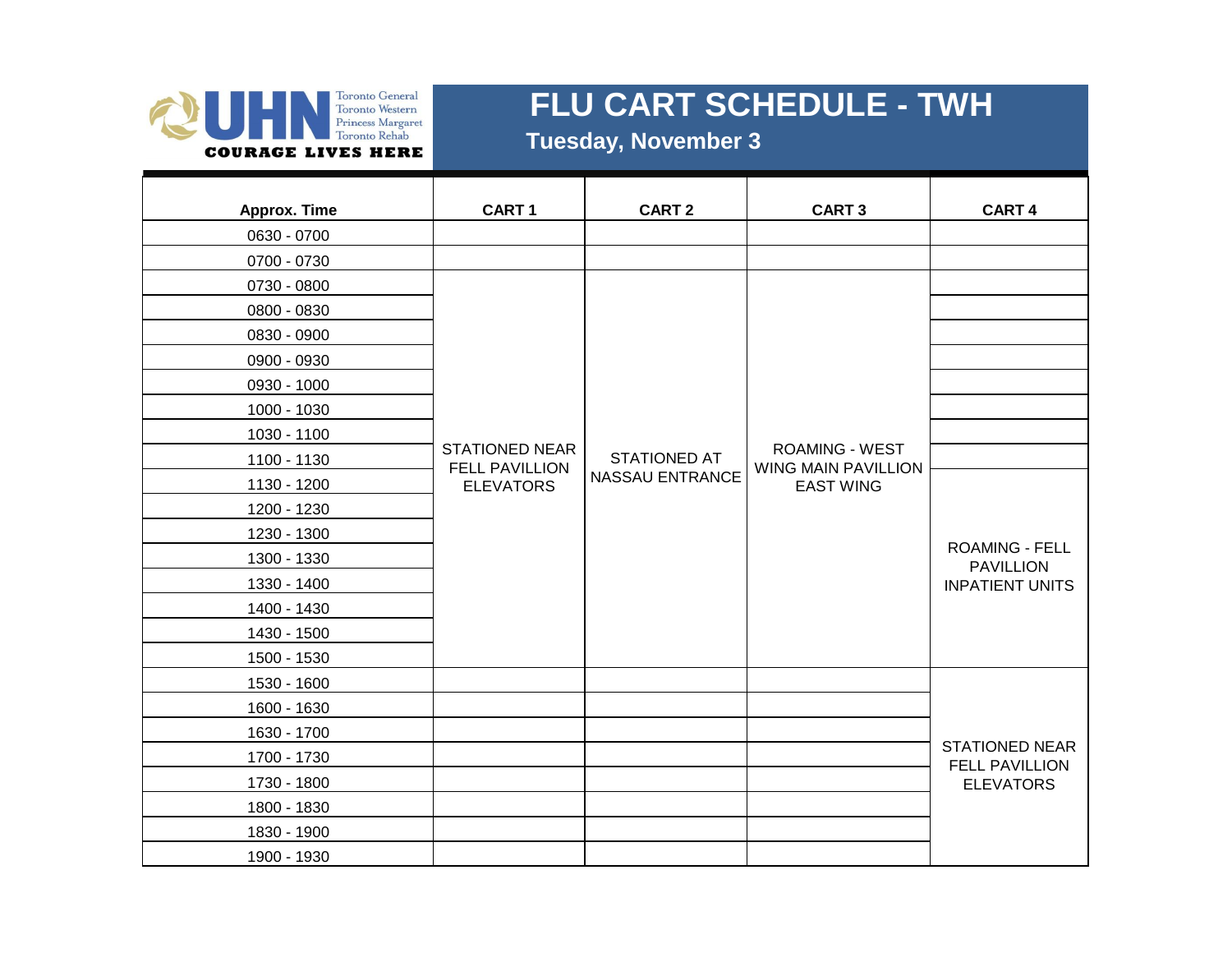

 **Wednesday, November 4**

| Approx. Time | CART <sub>1</sub>   | <b>CART 2</b>                              | <b>CART 3</b>                                |
|--------------|---------------------|--------------------------------------------|----------------------------------------------|
| 0630 - 0700  |                     |                                            |                                              |
| 0700 - 0730  |                     |                                            |                                              |
| 0730 - 0800  |                     |                                            |                                              |
| 0800 - 0830  |                     |                                            |                                              |
| 0830 - 0900  |                     |                                            |                                              |
| 0900 - 0930  |                     |                                            |                                              |
| 0930 - 1000  |                     |                                            |                                              |
| 1000 - 1030  |                     |                                            |                                              |
| 1030 - 1100  |                     |                                            |                                              |
| 1100 - 1130  |                     |                                            |                                              |
| 1130 - 1200  |                     |                                            |                                              |
| 1200 - 1230  | STATIONED NEAR FELL |                                            |                                              |
| 1230 - 1300  | PAVILLION ELEVATORS |                                            |                                              |
| 1300 - 1330  |                     | STATIONED AT NASSAU<br><b>ENTRANCE AND</b> |                                              |
| 1330 - 1400  |                     | <b>ROAMING</b>                             |                                              |
| 1400 - 1430  |                     |                                            |                                              |
| 1430 - 1500  |                     |                                            | <b>ROAMING - FELL</b><br>PAVILLION INPATIENT |
| 1500 - 1530  |                     |                                            | UNITS, MAIN PAVILLION -                      |
| 1530 - 1600  |                     |                                            | <b>EAST WING, FELL</b>                       |
| 1600 - 1630  |                     |                                            | BASEMENT, BFP - 145<br><b>EAST</b>           |
| 1630 - 1700  |                     |                                            |                                              |
| 1700 - 1730  |                     |                                            |                                              |
| 1730 - 1800  |                     |                                            |                                              |
| 1800 - 1830  |                     |                                            |                                              |
| 1830 - 1900  |                     |                                            |                                              |
| 1900 - 1930  |                     |                                            |                                              |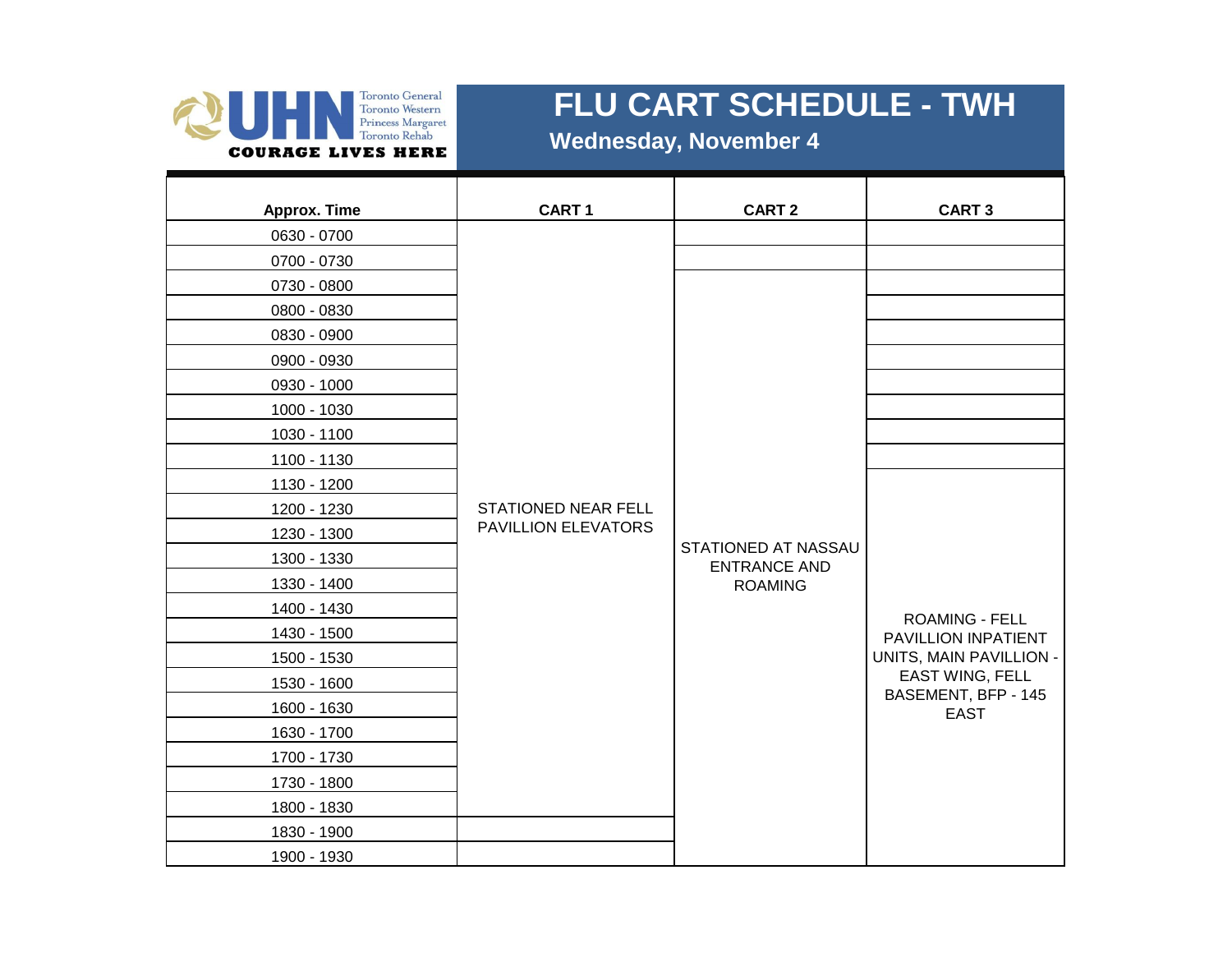

 **Thursday, November 5**

| Approx. Time | CART <sub>1</sub>          | <b>CART 2</b>                              | <b>CART 3</b>                               |
|--------------|----------------------------|--------------------------------------------|---------------------------------------------|
| 0630 - 0700  |                            |                                            |                                             |
| 0700 - 0730  |                            |                                            |                                             |
| 0730 - 0800  |                            |                                            |                                             |
| 0800 - 0830  |                            |                                            |                                             |
| 0830 - 0900  |                            |                                            |                                             |
| 0900 - 0930  |                            |                                            |                                             |
| 0930 - 1000  |                            |                                            |                                             |
| 1000 - 1030  |                            |                                            |                                             |
| 1030 - 1100  |                            |                                            |                                             |
| 1100 - 1130  | <b>STATIONED NEAR FELL</b> | STATIONED AT NASSAU<br><b>ENTRANCE AND</b> |                                             |
| 1130 - 1200  | PAVILLION ELEVATORS        | <b>ROAMING</b>                             |                                             |
| 1200 - 1230  |                            |                                            |                                             |
| 1230 - 1300  |                            |                                            |                                             |
| 1300 - 1330  |                            |                                            |                                             |
| 1330 - 1400  |                            |                                            |                                             |
| 1400 - 1430  |                            |                                            |                                             |
| 1430 - 1500  |                            |                                            | <b>ROAMING - WEST WING</b>                  |
| 1500 - 1530  |                            |                                            | <b>MAIN PAVILLION EAST</b><br>WING AND FELL |
| 1530 - 1600  |                            |                                            | PAVILLION INPATIENT                         |
| 1600 - 1630  |                            |                                            | <b>UNITS</b>                                |
| 1630 - 1700  |                            |                                            |                                             |
| 1700 - 1730  |                            |                                            |                                             |
| 1730 - 1800  |                            |                                            |                                             |
| 1800 - 1830  |                            |                                            |                                             |
| 1830 - 1900  |                            |                                            |                                             |
| 1900 - 1930  |                            |                                            |                                             |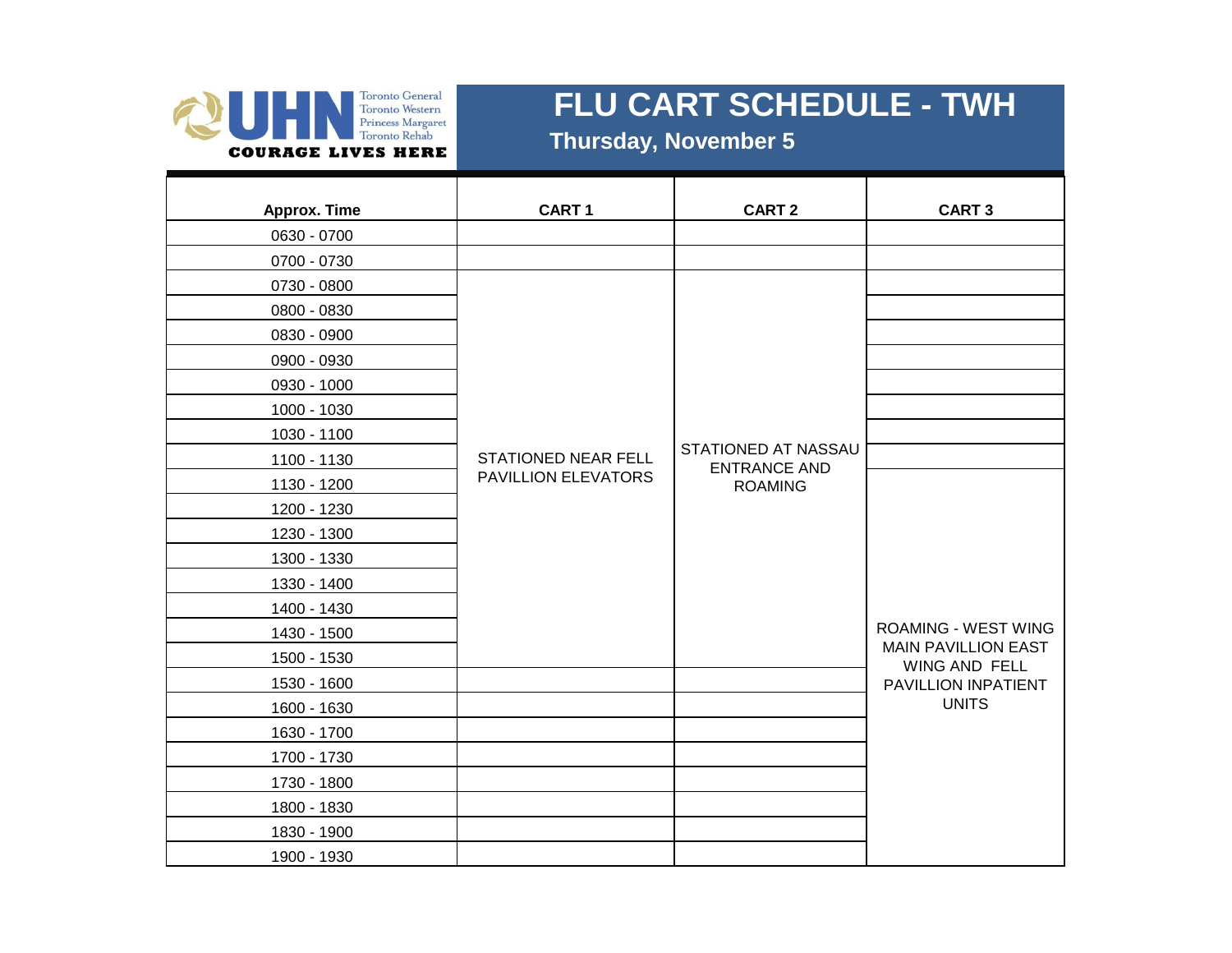

 **Friday, November 6**

| <b>Approx. Time</b> | CART <sub>1</sub>          | <b>CART 2</b>                              | <b>CART 3</b>                                            |
|---------------------|----------------------------|--------------------------------------------|----------------------------------------------------------|
| 0630 - 0700         |                            |                                            |                                                          |
| 0700 - 0730         |                            |                                            |                                                          |
| 0730 - 0800         |                            |                                            |                                                          |
| 0800 - 0830         |                            |                                            |                                                          |
| 0830 - 0900         |                            |                                            |                                                          |
| 0900 - 0930         |                            |                                            |                                                          |
| 0930 - 1000         |                            |                                            |                                                          |
| 1000 - 1030         |                            |                                            |                                                          |
| 1030 - 1100         |                            |                                            |                                                          |
| 1100 - 1130         |                            | STATIONED AT NASSAU<br><b>ENTRANCE AND</b> |                                                          |
| 1130 - 1200         |                            | <b>ROAMING</b>                             |                                                          |
| 1200 - 1230         |                            |                                            |                                                          |
| 1230 - 1300         |                            |                                            |                                                          |
| 1300 - 1330         | <b>STATIONED NEAR FELL</b> |                                            | <b>ROAMING - WEST WING</b><br><b>MAIN PAVILLION EAST</b> |
| 1330 - 1400         | PAVILLION ELEVATORS        |                                            | <b>WING</b>                                              |
| 1400 - 1430         |                            |                                            |                                                          |
| 1430 - 1500         |                            |                                            |                                                          |
| 1500 - 1530         |                            |                                            |                                                          |
| 1530 - 1600         |                            |                                            |                                                          |
| 1600 - 1630         |                            |                                            |                                                          |
| 1630 - 1700         |                            |                                            |                                                          |
| 1700 - 1730         |                            |                                            | <b>ROAMING AND</b><br>STATIONED AT NASSAU                |
| 1730 - 1800         |                            |                                            | <b>ENTRANCE</b>                                          |
| 1800 - 1830         |                            |                                            |                                                          |
| 1830 - 1900         |                            |                                            |                                                          |
| 1900 - 1930         |                            |                                            |                                                          |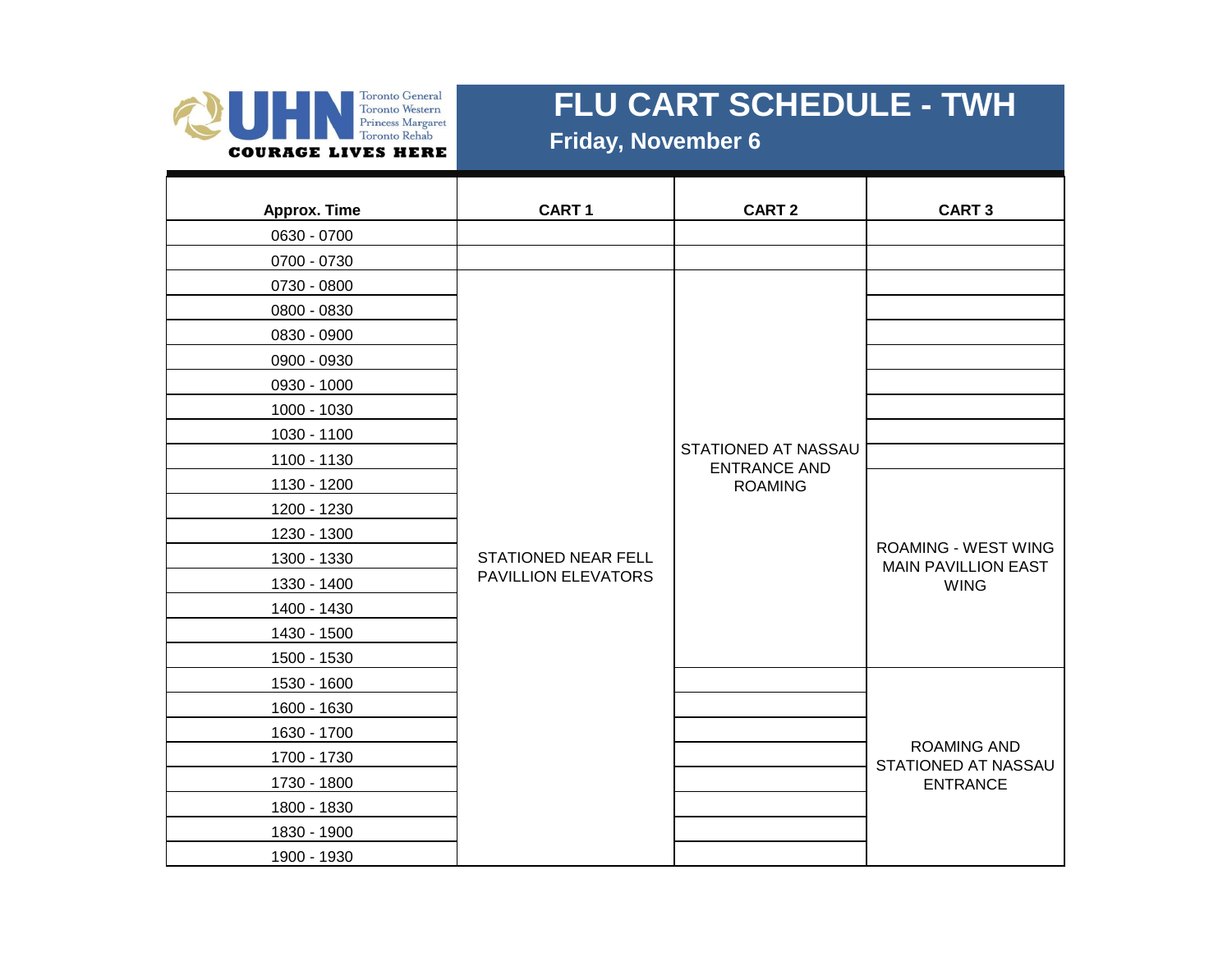

 **Monday, November 9**

| Approx. Time | CART <sub>1</sub>                                 | <b>CART 2</b>                |
|--------------|---------------------------------------------------|------------------------------|
| 0630 - 0700  |                                                   |                              |
| 0700 - 0730  |                                                   |                              |
| 0730 - 0800  |                                                   |                              |
| 0800 - 0830  |                                                   |                              |
| 0830 - 0900  |                                                   |                              |
| 0900 - 0930  |                                                   |                              |
| 0930 - 1000  | STATIONED NEAR FELL PAVILLION<br><b>ELEVATORS</b> |                              |
| 1000 - 1030  |                                                   |                              |
| 1030 - 1100  |                                                   |                              |
| 1100 - 1130  |                                                   | STATIONED AT NASSAU ENTRANCE |
| 1130 - 1200  |                                                   | <b>AND ROAMING</b>           |
| 1200 - 1230  |                                                   |                              |
| 1230 - 1300  |                                                   |                              |
| 1300 - 1330  |                                                   |                              |
| 1330 - 1400  |                                                   |                              |
| 1400 - 1430  |                                                   |                              |
| 1430 - 1500  |                                                   |                              |
| 1500 - 1530  |                                                   |                              |
| 1530 - 1600  |                                                   |                              |
| 1600 - 1630  |                                                   |                              |
| 1630 - 1700  | ROAMING - FELL PAVILLION INPATIENT                |                              |
| 1700 - 1730  | <b>UNITS</b>                                      |                              |
| 1730 - 1800  |                                                   |                              |
| 1800 - 1830  |                                                   |                              |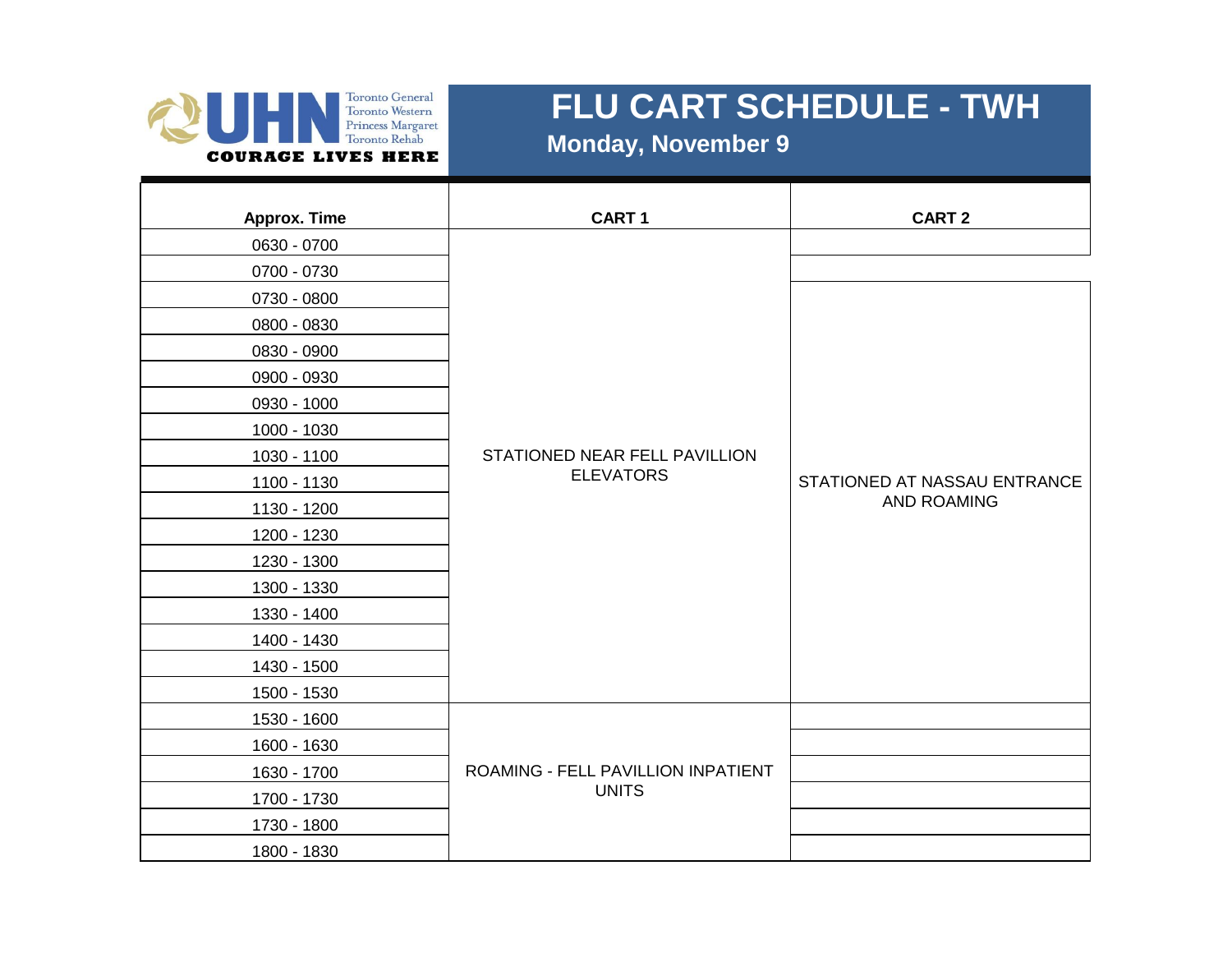

 **Tuesday, November 10**

| <b>Approx. Time</b> | CART <sub>1</sub>          | <b>CART 2</b>                              | <b>CART 3</b>                                            |
|---------------------|----------------------------|--------------------------------------------|----------------------------------------------------------|
| 0630 - 0700         |                            |                                            |                                                          |
| 0700 - 0730         |                            |                                            |                                                          |
| 0730 - 0800         |                            |                                            |                                                          |
| 0800 - 0830         |                            |                                            |                                                          |
| 0830 - 0900         |                            |                                            |                                                          |
| 0900 - 0930         |                            |                                            |                                                          |
| 0930 - 1000         |                            |                                            |                                                          |
| 1000 - 1030         |                            |                                            |                                                          |
| 1030 - 1100         |                            |                                            |                                                          |
| 1100 - 1130         |                            | STATIONED AT NASSAU<br><b>ENTRANCE AND</b> | <b>ROAMING - WEST WING</b><br><b>MAIN PAVILLION EAST</b> |
| 1130 - 1200         |                            | <b>ROAMING</b>                             | <b>WING</b>                                              |
| 1200 - 1230         | <b>STATIONED NEAR FELL</b> |                                            |                                                          |
| 1230 - 1300         | PAVILLION ELEVATORS        |                                            |                                                          |
| 1300 - 1330         |                            |                                            |                                                          |
| 1330 - 1400         |                            |                                            |                                                          |
| 1400 - 1430         |                            |                                            |                                                          |
| 1430 - 1500         |                            |                                            |                                                          |
| 1500 - 1530         |                            |                                            |                                                          |
| 1530 - 1600         |                            |                                            |                                                          |
| 1600 - 1630         |                            |                                            |                                                          |
| 1630 - 1700         |                            |                                            |                                                          |
| 1700 - 1730         |                            |                                            |                                                          |
| 1730 - 1800         |                            |                                            |                                                          |
| 1800 - 1830         |                            |                                            |                                                          |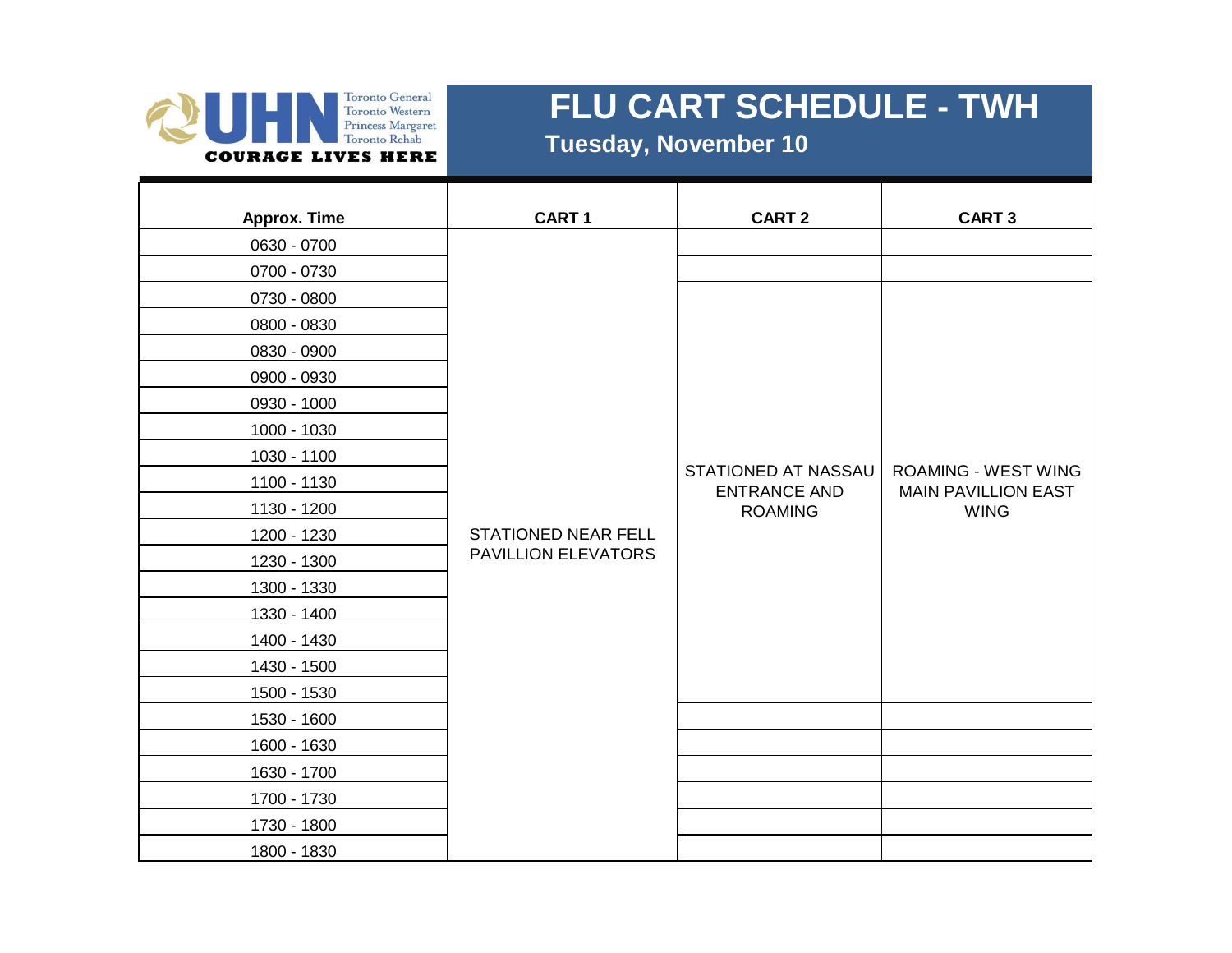

 **Wednesday, November 11**

#### **THERE WILL BE NO FLU CARTS TRAVELING IN THE HOSPITAL TODAY DUE TO REMEMBRANCE DAY - PLEASE GO TO THE OCCUPATIONAL HEALTH CLINIC IF YOU WOULD LIKE TO GET YOUR FLU VACCINE**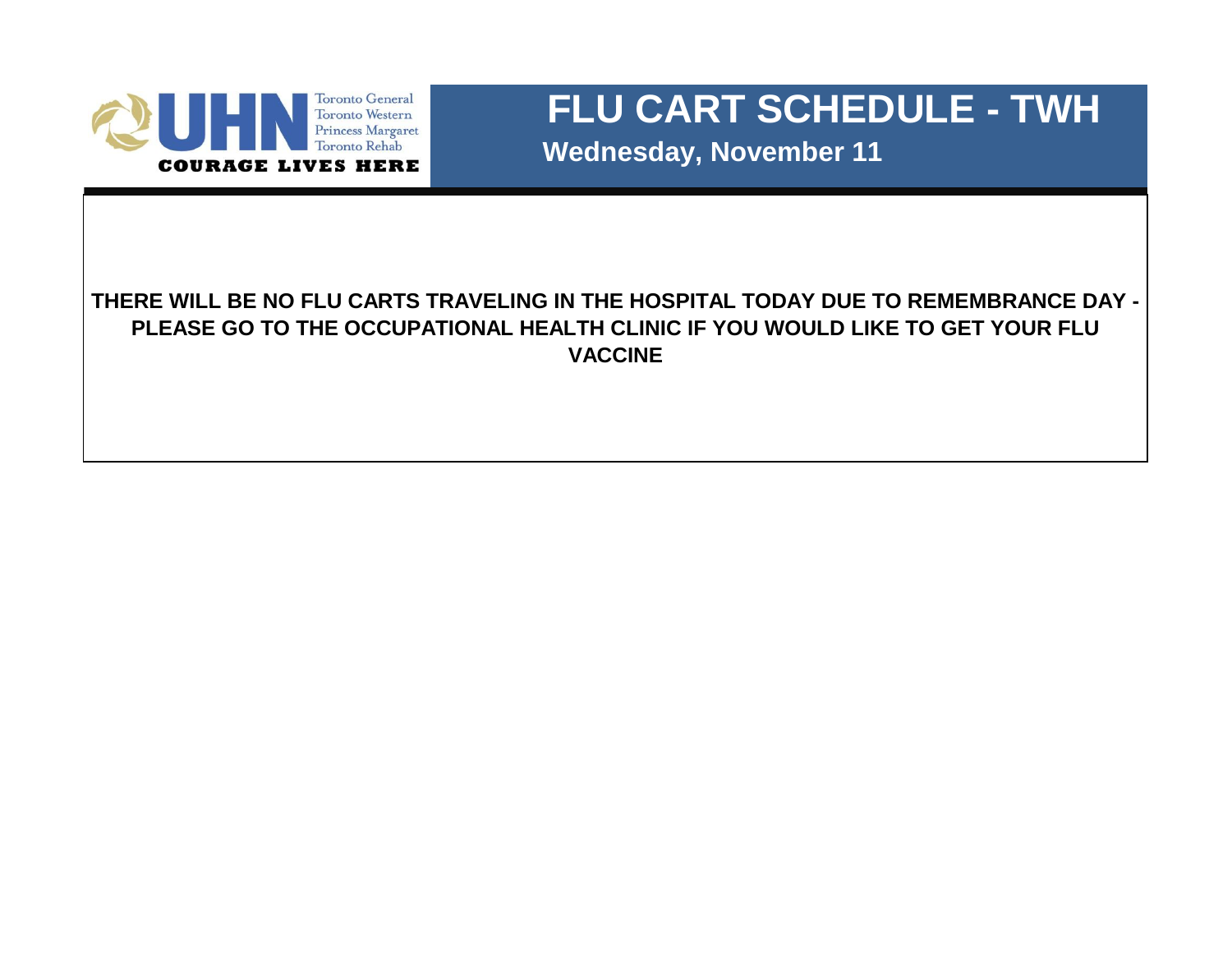#### **Toronto General** Toronto Western Princess Margaret Toronto Rehab **COURAGE LIVES HERE**

# **FLU CART SCHEDULE - TWH**

 **Thursday, November 12**

| <b>Approx. Time</b> | <b>CART1</b>                  | <b>CART 2</b>                |
|---------------------|-------------------------------|------------------------------|
| 0630 - 0700         |                               |                              |
| 0700 - 0730         |                               |                              |
| 0730 - 0800         |                               |                              |
| 0800 - 0830         |                               |                              |
| 0830 - 0900         |                               |                              |
| 0900 - 0930         |                               |                              |
| 0930 - 1000         |                               |                              |
| 1000 - 1030         |                               |                              |
| 1030 - 1100         |                               |                              |
| 1100 - 1130         | STATIONED NEAR FELL PAVILLION | STATIONED AT NASSAU ENTRANCE |
| 1130 - 1200         | <b>ELEVATORS</b>              |                              |
| 1200 - 1230         |                               |                              |
| 1230 - 1300         |                               |                              |
| 1300 - 1330         |                               |                              |
| 1330 - 1400         |                               |                              |
| 1400 - 1430         |                               |                              |
| 1430 - 1500         |                               |                              |
| 1500 - 1530         |                               |                              |